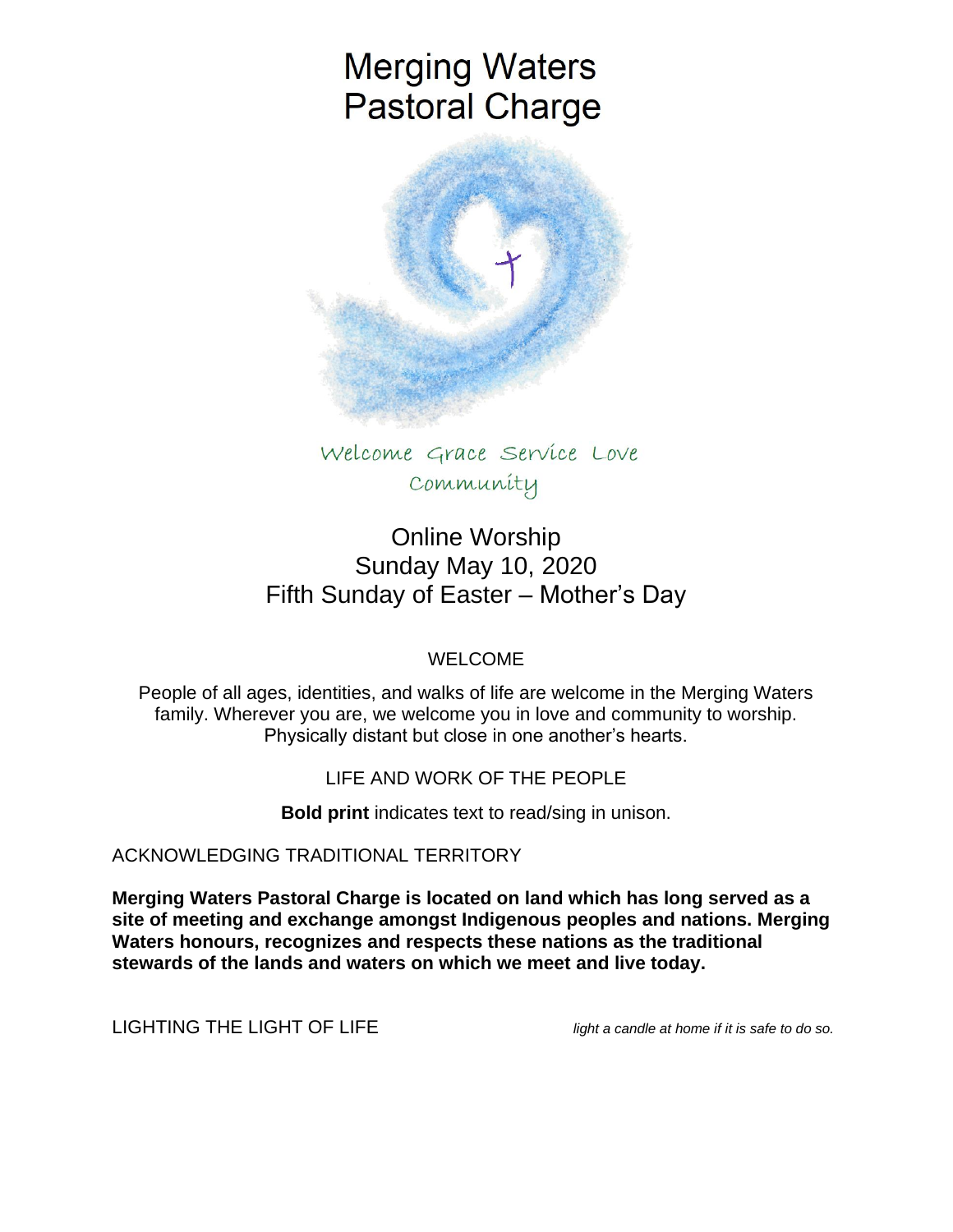#### SPIRITUAL FOCUS

Under your wings **You would hide us Mothering God**

Under your wings **You would shelter us Mothering God**

Under your wings  **You would warm us Mothering God**

Under your wings  **You would nurture us Mothering God**

### **HYMN Voice United 320 Mothering God, You Gave Me Birth**

(played to the tune from VU 674)

**Mothering God, you gave me birth in the bright morning of this world. Creator, source of every breath, you are my rain, my wind, my sun.**

**Mothering Christ, you took my form, offering me your food of light, grain of my life, and grape of love, your very body for my peace.**

**Mothering Spirit, nurturing one, in arms of patience hold me close, so that in faith I root and grow until I flower, until I know.**

#### **PRAYER OF APPROACH**

**Ever Present One, we open up to you as we worship: To discover your Way that leads to abundant living and life everlasting. To learn your Truth that participates in all our relationships. To experience your Life transforming our lives. Ever Present Christ receive us into the mystery of your Way, your Truth and your Life, that we might share your Love with all the families of the earth. Amen.**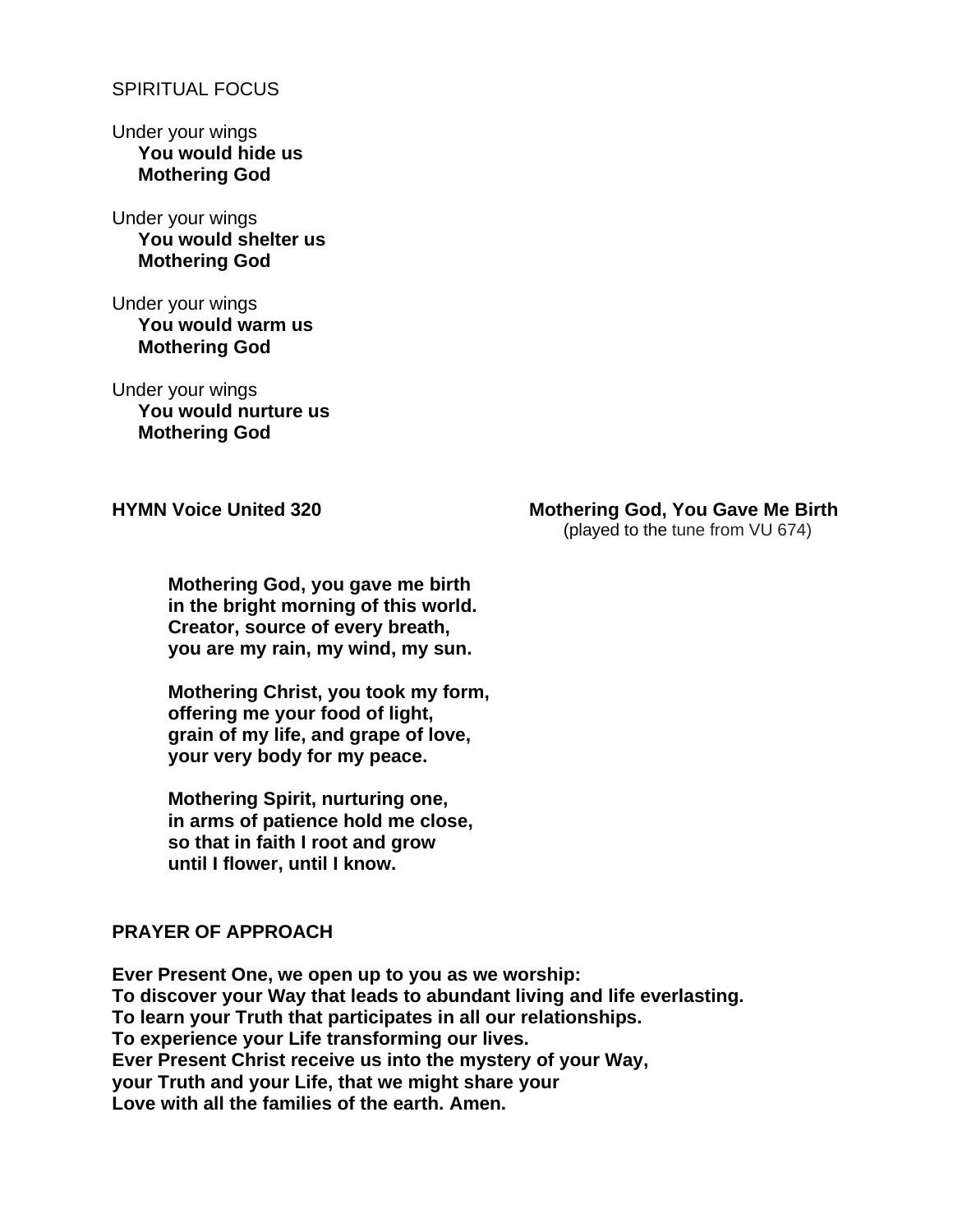"Do not let your hearts be troubled. Believe in God, believe also in me. In God's house there are many dwelling places. If it were not so, would I have told you that I go to prepare a place for you? And if I go and prepare a place for you, I will come again and will take you to myself, so that where I am, there you may be also. And you know the way to the place where I am going." Thomas said to him,

#### **"Lord, we do not know where you are going. How can we know the way?"**

Jesus said to him, "I am the way, and the truth, and the life. No one comes to God except through me. If you know me, you will know the Divine also. From now on you do know God and have seen God."

Philip said to him,

#### **"Lord, show us the Eternal One, and we will be satisfied."**

Jesus said to him, "Have I been with you all this time, Philip, and you still do not know me? Whoever has seen me has seen the Eternal One. How can you say, **'**Show us the Eternal One?' Do you not believe that I abide in God and God abides in me? …if you do not, then believe me because of the works I do.

 **Very truly, I tell you, the one who believes in me will also do the works that I do and, in fact, will do greater works than these, because I am going to the Eternal One.**

APPLICATION FOR TODAY APPLICATION FOR TODAY

#### **HYMN More Voices 178** Manual Structure of the Who Is My Mother

**Who is my mother, who is my brother? All those who gather round Jesus Christ: Spirit-blown people born from the Gospel sit at the table, round Jesus Christ.**

**Differently abled, differently labelled, widen the circle round Jesus Christ: crutches and stigmas, culture's enigmas, all come together round Jesus Christ.**

**Love will relate us, colour or status can't segregate us round Jesus Christ: family failings, human derailings, all are accepted round Jesus Christ.**

**Bound by one vision, met for one mission we claim each other round Jesus Christ: here is my mother, here is my brother, kindred in Spirit, through Jesus Christ. Amen!**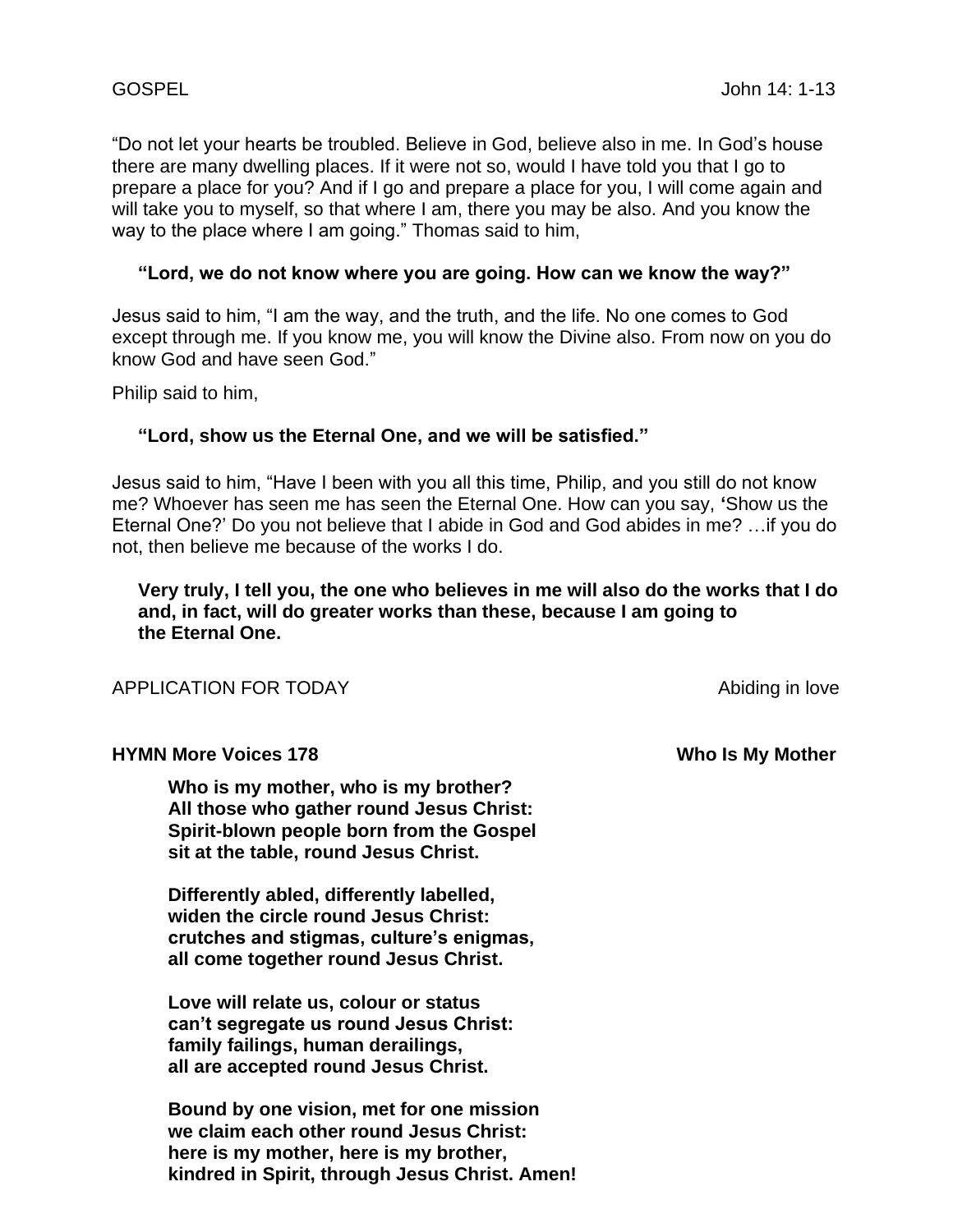OFFERING *We offer our prayer, time, talent, reflections, and resources*

*If you are not on pre-authorised [remittance \(PAR\)](http://mergingwaters.ca/mt-content/uploads/2020/03/form_par-authorization.pdf) and want to continue to support Merging Waters please click these links, or those provided on the site to give to: [Union Church](https://www.canadahelps.org/en/charities/union-church-ste-anne-de-bellevue/) or [Beaurepaire United](https://www.canadahelps.org/en/charities/beaurepaire-united-church/) through [CanadaHelps.org](http://www.canadahelps.org/)* 

MUSICAL OFFERING<br>Fraditional Hush Little Baby Traditional played by Keith Whittall and Victoria Moulton

#### **PRAYER OF DEDICATION**

**May these gifts provide for your work to be done, O Spirit of life. May they bring hope to those in fear and peace to those in despair. Revealing your love through the work they support. Amen.**

#### **PRAYERS OF JOY AND CONCERN**

MUSICAL REFLECTION The Lord's Prayer music by W. G. Hamel, sung by Wendy Hamel

**HYMN Voices United 270 Dear Mother God** (played to the tune from VU 491)

**Dear Mother God, your wings are warm around us, we are enfolded in your love and care; safe in the dark, your heartbeat's pulse surrounds us, you call to us, for you are always there.**

**You call to us, for we are in your image. We wait on you, the nest is cold and bare; high overhead your wingbeats call us onward. Filled with your power, we ride the empty air.**

**Let not our freedom scorn the needs of others we climb the clouds until our strong heart sings; may we enfold our sisters and our brothers, till all are strong, till all have eagles' wings.**